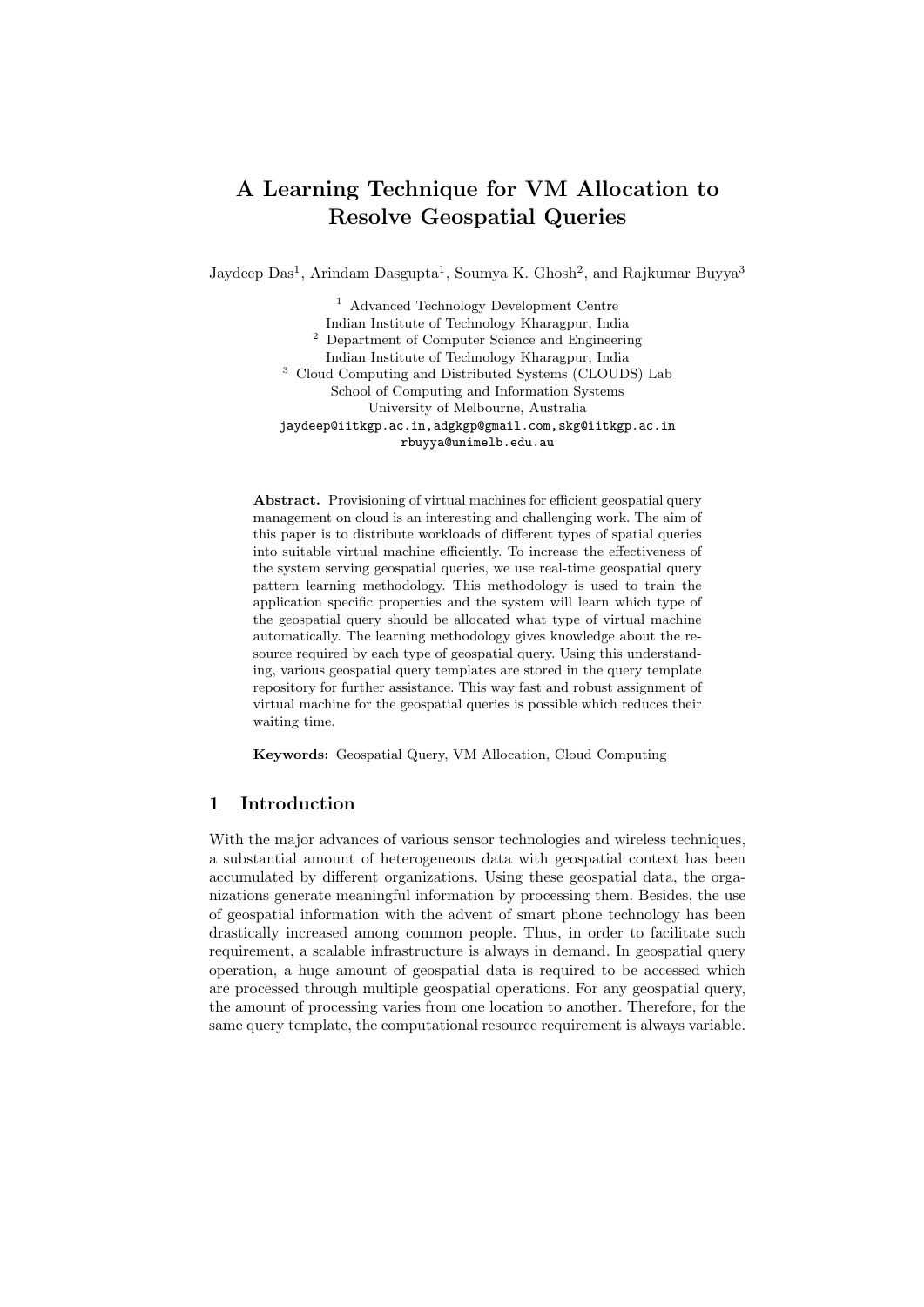Cloud computing paradigm provisions such computing and storage resources as and when required to meet Quality of Service (QoS) requirements of applications and users varying with time. The cloud computing platforms provides cost effective, scalable, and minimal management strategy  $[1, 2]$ . It is the technology which is used in various geospatial domains. However, the provisioning of cloud resources may not be utilized in efficient way. As a result, the cost of geospatial query becomes high. Therefore, the cloud resources should be assigned for resolving a geospatial query in such a way, so that the cost of the query can be minimized. In any geospatial query, a lot of geospatial services are needed in particular order at different instance of time as the services have been provided by different organizations. Whenever, a geospatial query is requested by a user, the query resolver generates a parse tree to know the required data services and processing applications. Again, if same query is requested by other users, from different geographical area of interest, then different type of workload has been raised.

In most of the previous work, the virtual machine (VM) utilization cost is optimized by considering any one of strategy such as query scheduling [3, 4], resource provisioning [5] and deployment of the query [6, 7] in particular type of VM. However, to optimize the query performance with budget constraints all the strategy must be considered in judicious manner. In this work, a framework has been developed which distributes the cloud resources based on incoming geospatial queries. A learning technique has been applied for selection of VM and query provisioning. A VM allocation has been developed to learn the geospatial service composition pattern. It extracts the most effective heuristic strategy for executing the geospatial query with optimized cost.

# 2 Related Work

Virtual Machine scheduling for workload management is a mature problem. Many works had been done for VM scheduling to serve query resolution. In literature workloads are dealt with resource provisioning, query placement and query scheduling [8] to minimize the cost. Some authors propose query response time minimization to achieve optimal VM scheduling.

As a weighted profitable within deadline scheduling problem is NP-complete [9], Yun Chi et al.[3] proposed a greedy scheduling algorithm based on a service level agreement tree (SLA-Tree) which helps for scheduling, dispatching and capacity planning. According to SLA, profits of each query are varied based on the query response time. The algorithm is built-in assuming that scheduled queries will happen in near future. The amount of profit will lose or gained after postponement or expedition of actual scheduled query is measured through SLA-Tree.

Cost based scheduling (CBS) [9] and Incremental cost-based scheduling (iCBS) [4] algorithms are based on continuous changing of priority score of queries and execute queries accordingly. iCBS governs the cost depending upon query response time and follows piecewise linear SLA. For many piecewise linear SLAs,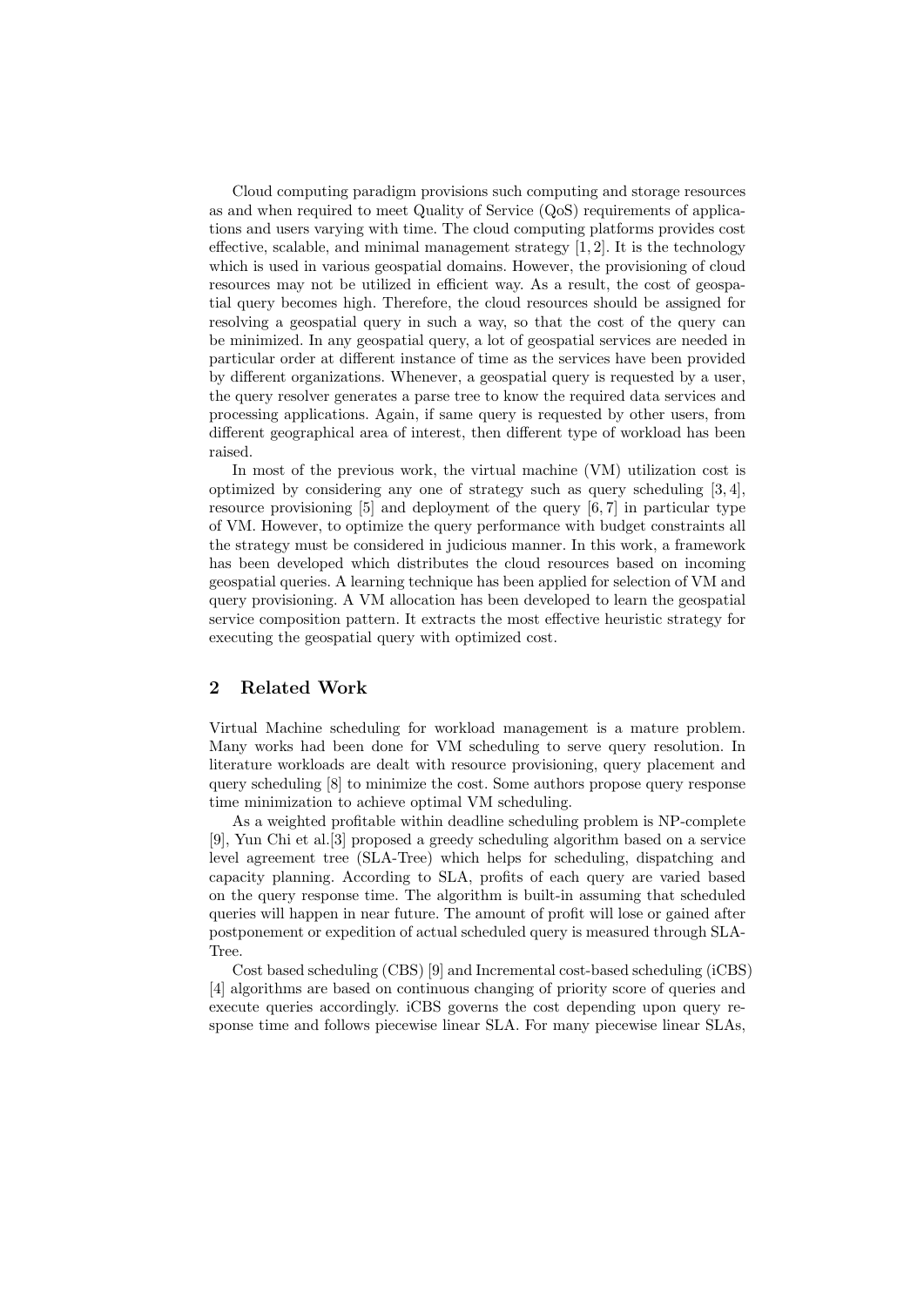the time complexity in iCBS reduces to  $O(log N)$  in contrast to  $O(N)$  time complexity of CBS.

In [6], two approximation algorithms of SLA violation penalty for uniform and non-uniform query processing are proposed. where approximation algorithm with dynamic programming is used to improve the quality and reduce the cost of query processing.

### 3 System Architecture

In order to resolve the spatial query in cloud environment, it is needed to identify the relevant services and consequently selects the suitable VMs. Most of the geospatial queries coming from general users are very specific in nature. Only the data services can be varied in different context. Same types of geospatial queries are grouped together and make a specific template and stored in a repository. Geospatial queries are parsed by query parse tree generator. From the parse tree, system can understand which types of geospatial services are required to resolve those geospatial queries. Geospatial service registry provides the appropriate VM details information where the geospatial query can get execute. A VM allocator has been developed to learn the service patterns of the queries. In this framework, a VM pool contains multiple VMs with different configurations. According to geospatial query from users, the appropriate VMs will be dispatched to resolve the query. In Fig.1 the framework for geospatial query resolution on cloud has been depicted. The major component of the framework has been described below.

- $-$  Spatial query service resolver: The purpose of this component is to receive geospatial query from users in SQL like format through geospatial query interface. It feed the geospatial query to query parse tree generator and get back parsed query tree. It access the geospatial web service registry to find the location of producer of those services. It also generates a service chain which describes the accessing logic of the geospatial web services to resolve the query.
- Query parse tree generator: It generates a geospatial service query tree to identify the spatial feature services and processing services.
- $-$  Query template repository: Several types of geospatial query templates are deposited here. Templates are basically a different combinations of geospatial services.
- $-$  Spatial service registry: A spatial service registry is a software component. It supports the run-time discovery and evaluation of resources such as geospatial services, geospatial data-sets, and geospatial application schemes. It is often associated with managed repositories. Spatial query service resolver gets information about available spatial services from spatial service registry.
- VM allocator:It schedules and allocates VMs according to availability of geospatial services which helps to resolve the geospatial queries. VM allocator analyses and captures the prevalent service patterns from the historical log.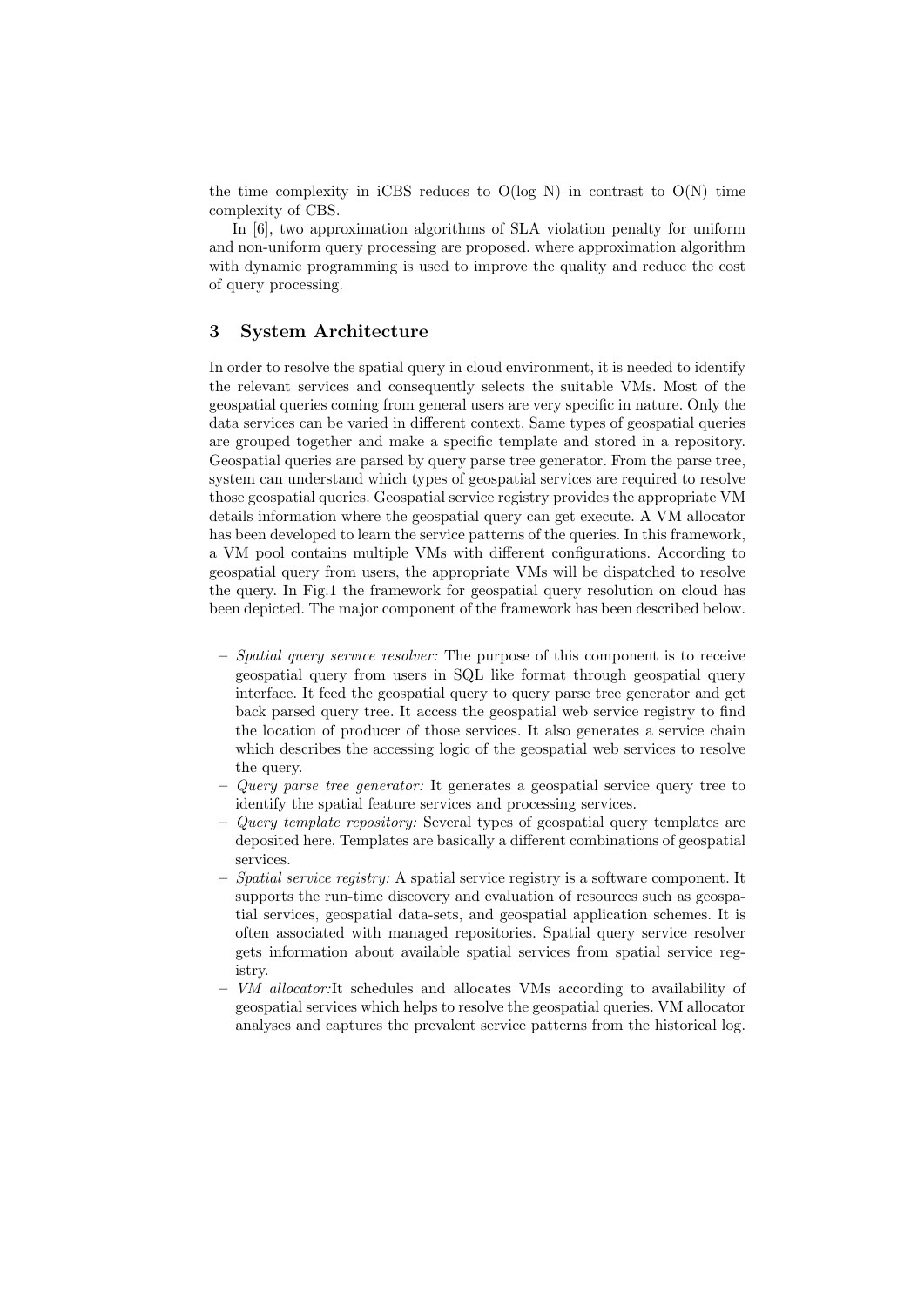

Fig. 1. Spatial query resolution framework

After using optimization algorithm, VMs are allocated for geospatial query resolution. It takes the weighted service requests from the query solver, i.e  $< \lambda, w >$ , where the  $(\lambda)$  term denotes the time-stamp value when the request is logged and w denotes the weight vector, which represents the computing resources requirement based on the applications. After receiving geospatial queries from the spatial query resolver, it assigns VMs by analysing service patterns. After dispatching VMs to query executor, it checks the VM pools for the availability of VMs, and dispatches if feasible. Otherwise, it stores the VM schedules in a queue and again after any completion of process check for availability. It is observable that sometimes VM scheduling is not possible according to the VM scheduler. It happens because in many real life scenarios, it may take more time to complete a task than the expected time. A feedback function  $F(x) = F(x_1), F(x_2), \ldots F(x_n)$  is proposed to take the real time stamp values and provide feedback to the scheduler to improve the scheduling decisions.

– VM executor : After getting the details of allocated VMs and processing schedule geospatial queries, it executes geospatial queries with the help of spatial services in one or several pre-allocated VMs. Results of the geospatial queries return back to the users through spatial query interface.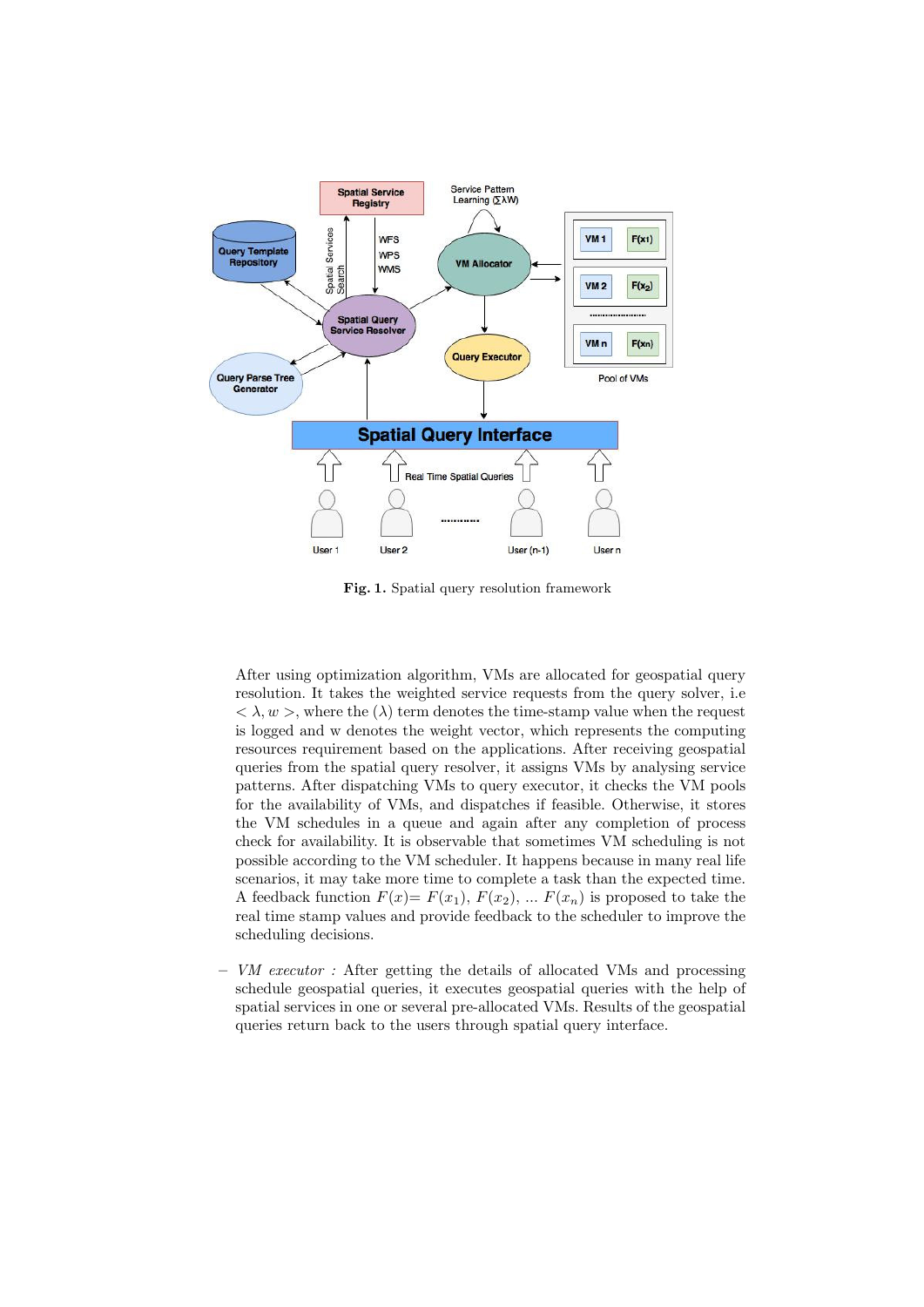#### 4 VM Assignment Methodology

In algorithm 1, initially assign a XLarge VM for a new query. If XLarge VMs are not available, geospatial query send into a waiting queue. After execution of a new geospatial query, a feedback contains storage, memory and processing unit details, will create a new geospatial query template and post it into query template repository. If incoming geospatial query is matched with existing geospatial query template, then it assigns to same type of VM for execution. Otherwise, geospatial queries are sent into a waiting queue for further execution.





Fig. 2. Decision tree generation technique

– Resource utilization data capturing : A geospatial query template is generated with storage amount, processing cores and memory utilization after execution of each geospatial query. This template is getting stored into query template repository. When similar kind of geospatial query will come for execution then it will be easy to allocate a suitable VM for that geospatial query execution.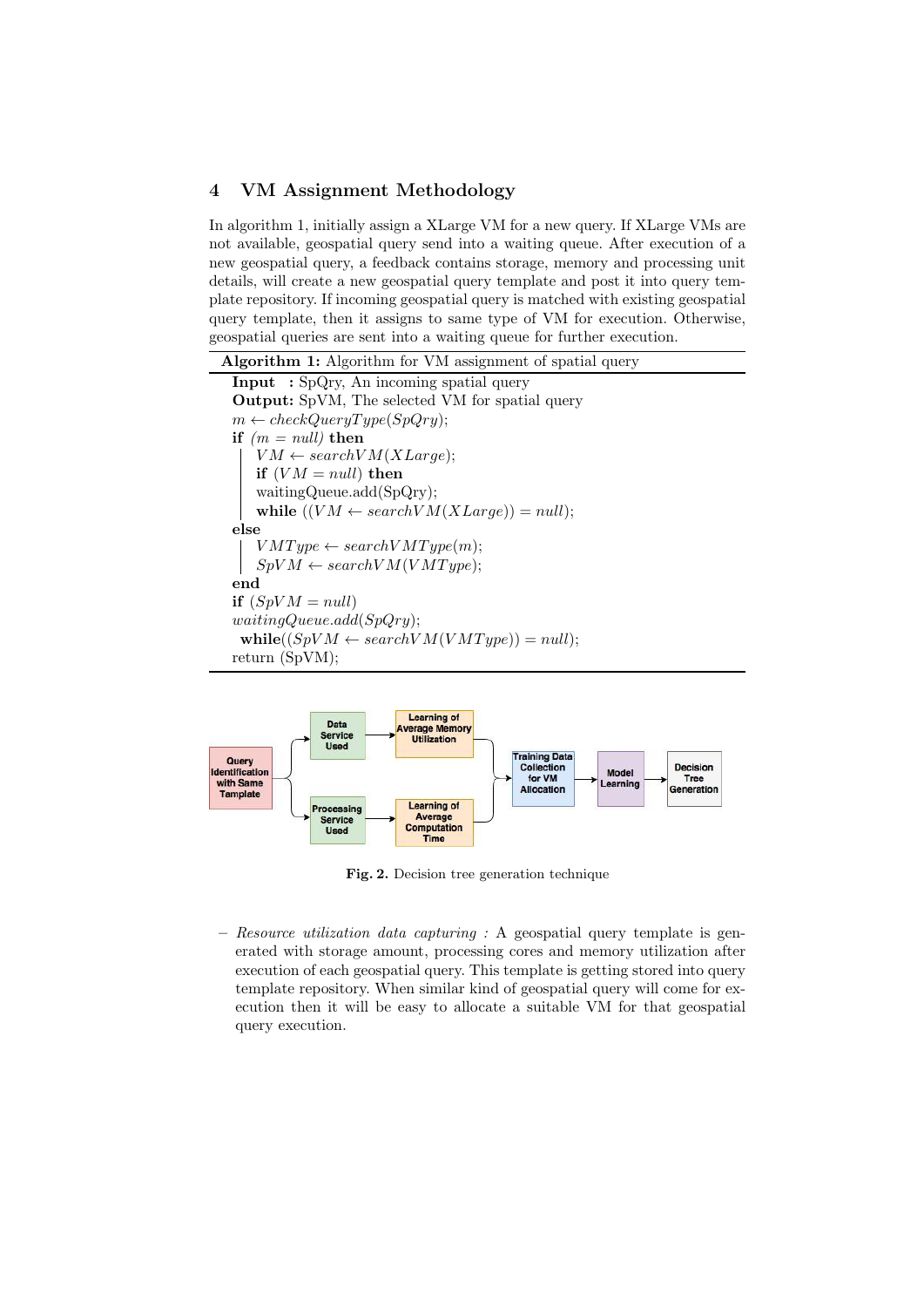- $-$  *Decision tree generation :* After getting the information i.e. storage amount, processing cores and memory utilization, a decision tree will generate to take the decision about the VM type (XLarge, Large, Regular, Small, XSmall) allocation. This is done by the VMType function in algorithm 1 and it is shown in Fig.2.
- $-$  VM selection : After generation of a decision tree, an appropriate VM is allocated for new type of geospatial query. If existing geospatial query template is available then VM allocator allocates VM accordingly for geospatial query execution.

# 5 Performance Evaluation

We have done our experiment in Meghamala<sup>4</sup>, private cloud of IIT Kharagpur, with different types of VMs. In order to evaluate the performance of the framework, a prototype of geospatial services along with query resolution component has been implemented in the cloud environment. The data services provide the geospatial data such as road network, land use/land cover, drainage, and settlements. The processing services provide various data processing features such as shortest path, buffer, nearest neighbour and geospatial set operations. These services have been accessed after parsing the geospatial queries. A set of sample geospatial queries based on different geospatial query templates has been created. A program has been deployed to trigger these geospatial queries continuously to the query resolver. For each geospatial query, the trigger time and the response time has been considered to calculate the waiting time through that programme and collected in a file. The number of geospatial query trigger has been increased gradually from 20 to 500. Whereas waiting time is increased to 1150 milliseconds and later it decreased to 640 milliseconds and it varies in between 650 to 700 milliseconds. From Fig. 3, we observe initially geospatial query waiting time is increased, and later it is decreased by increasing the number of geospatial queries.

# 6 Conclusions and Future Work

In this paper, we proposed a learning based algorithm for VM allocation to resolve geospatial queries with the help of geospatial query templates in cloud platform. From our experiment result, we observe that initially waiting time increases because the geospatial queries are new to the system and VM assignment takes more time. After learning the geospatial queries and generating the query templates, it becomes easy to assign VMs for similar kind of geospatial queries. In future work, we would like to include the priority value which will depend on the frequency of each geospatial query, and monetary cost which will depend on types of VM. It may improve the efficiency of VM allocation technique for geospatial query. We would like to perform these experiments in various public cloud platform such as Amazon EC2, Microsoft Azure, IBM Bluemix.

<sup>4</sup> http://www.sit.iitkgp.ernet.in/Meghamala/